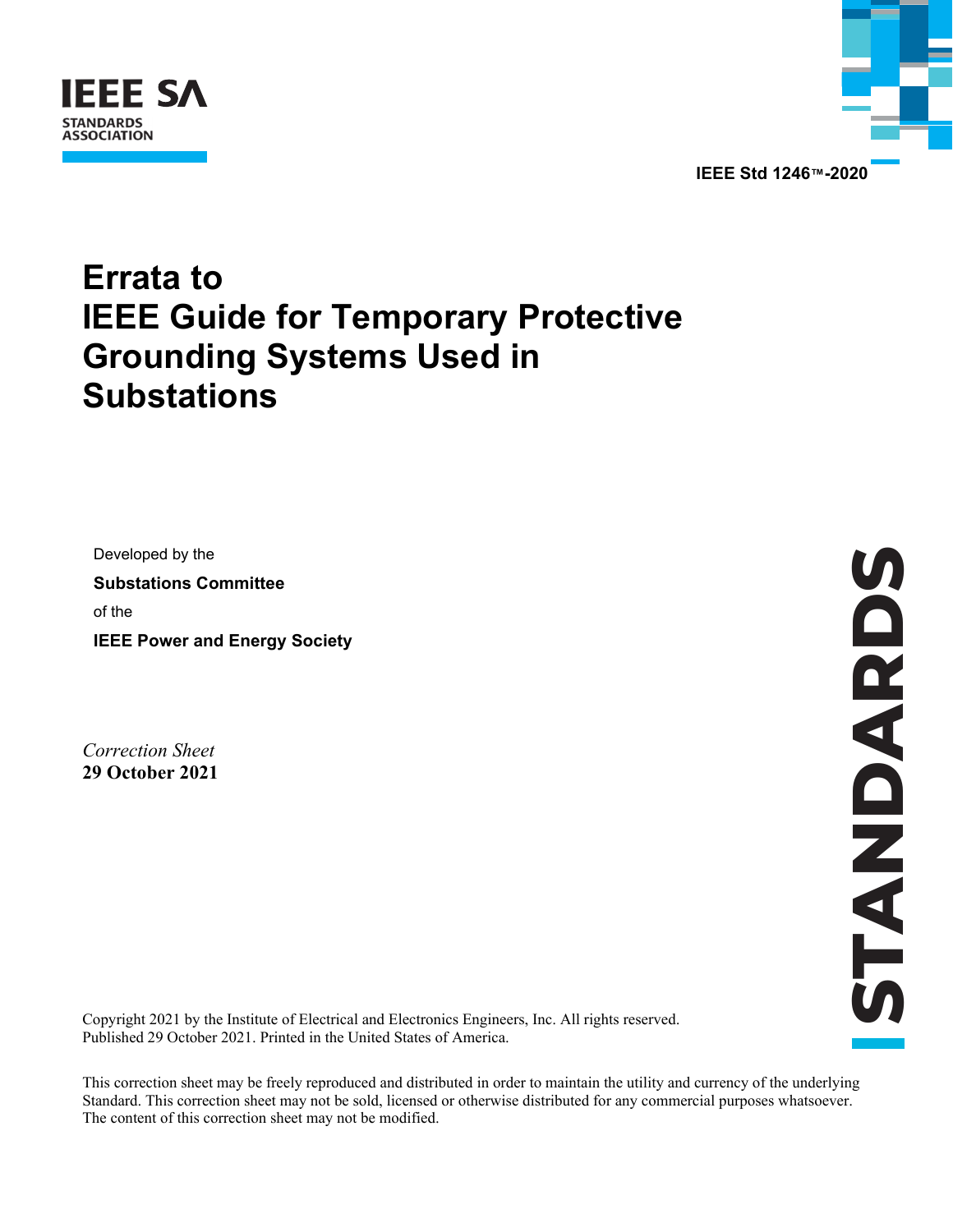

*Insert new figure number and title to the figure that is missing a title, labeled as Figure C.10 as follows:* 

**Figure C.10—3/0 AWG copper TPG length = 4.57 m (15 ft)** 

*Renumber the remaining figure titles as follows:* 



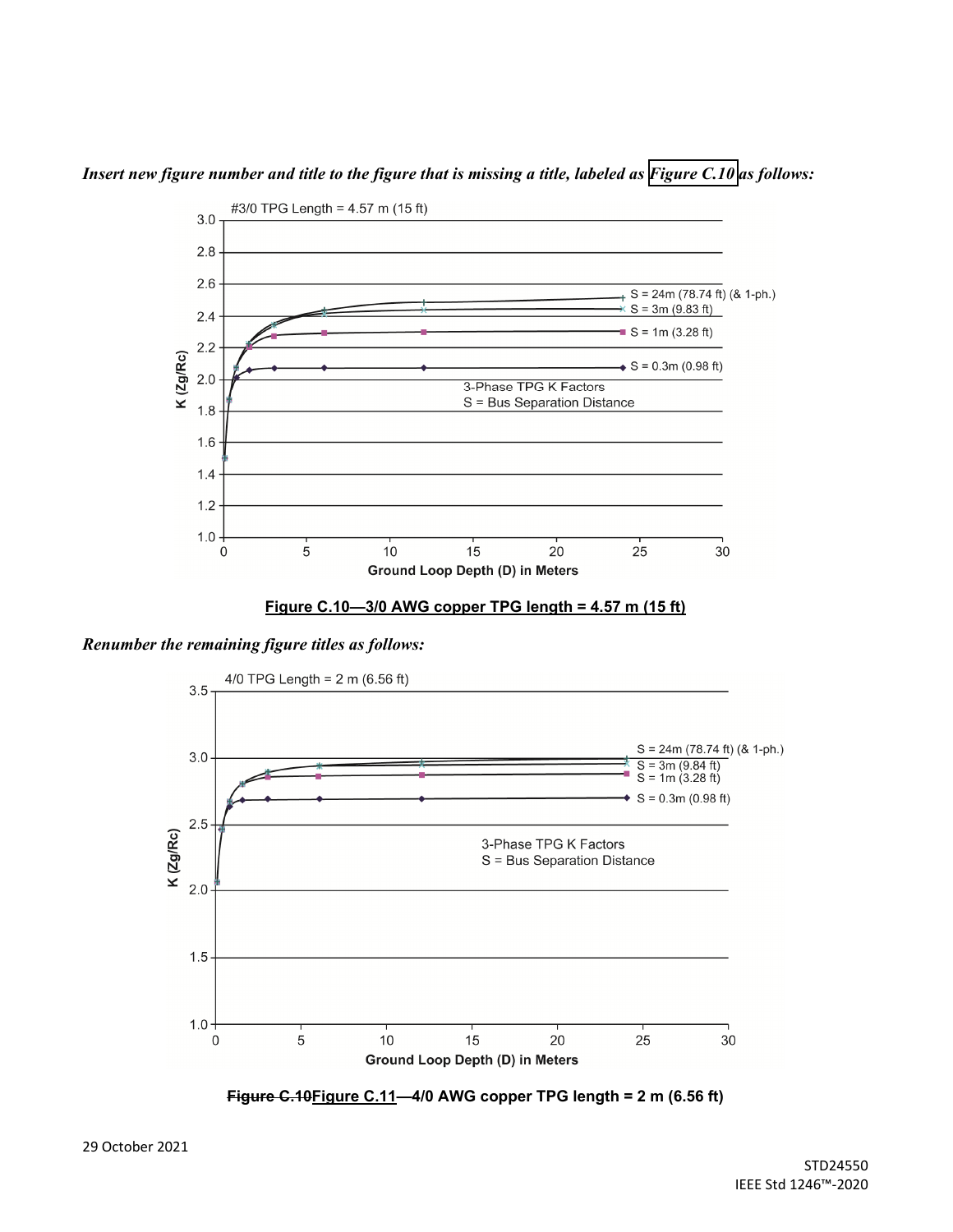

**Figure C.11Figure C.12—4/0 AWG copper TPG length = 4.57 m (15 ft)** 



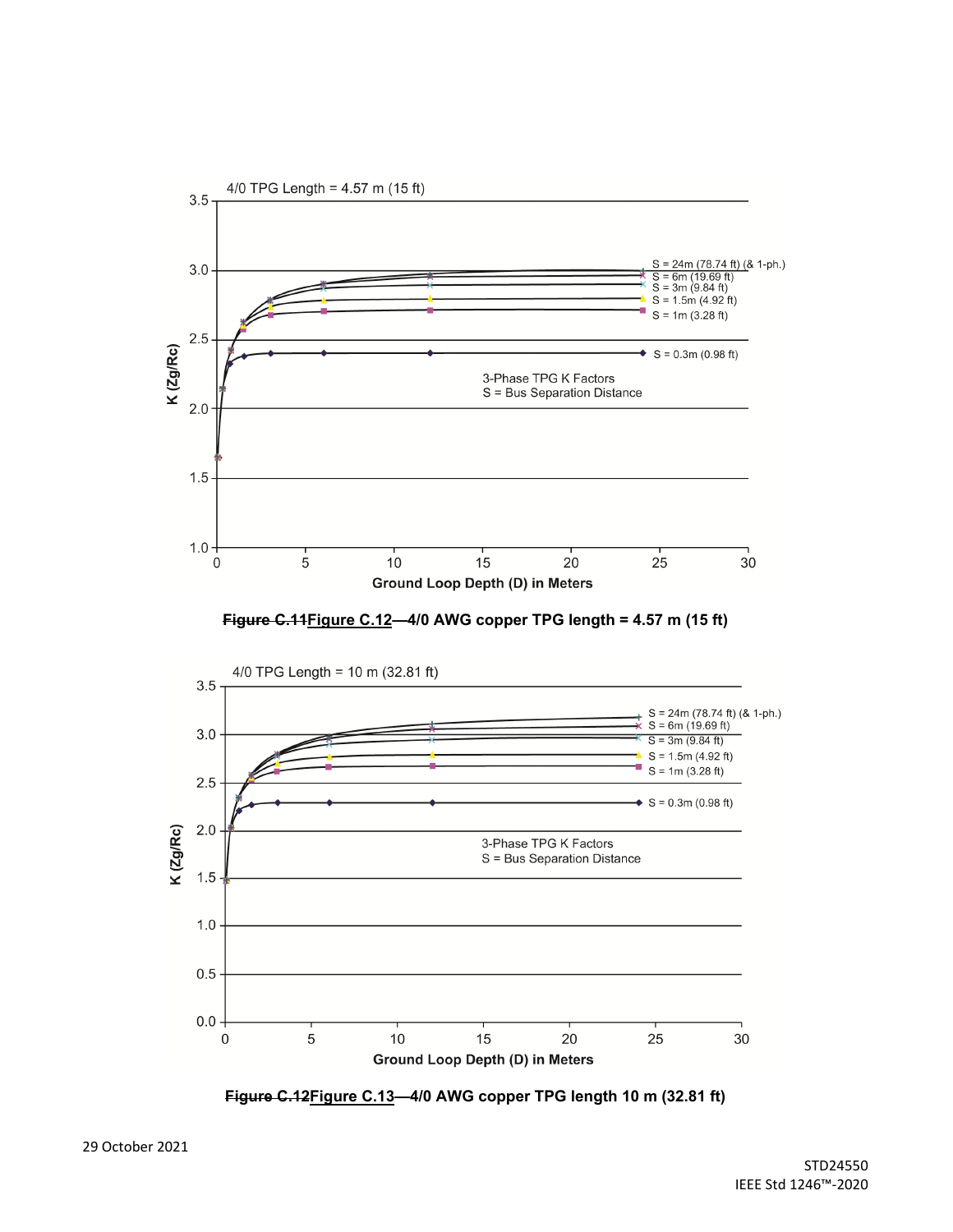





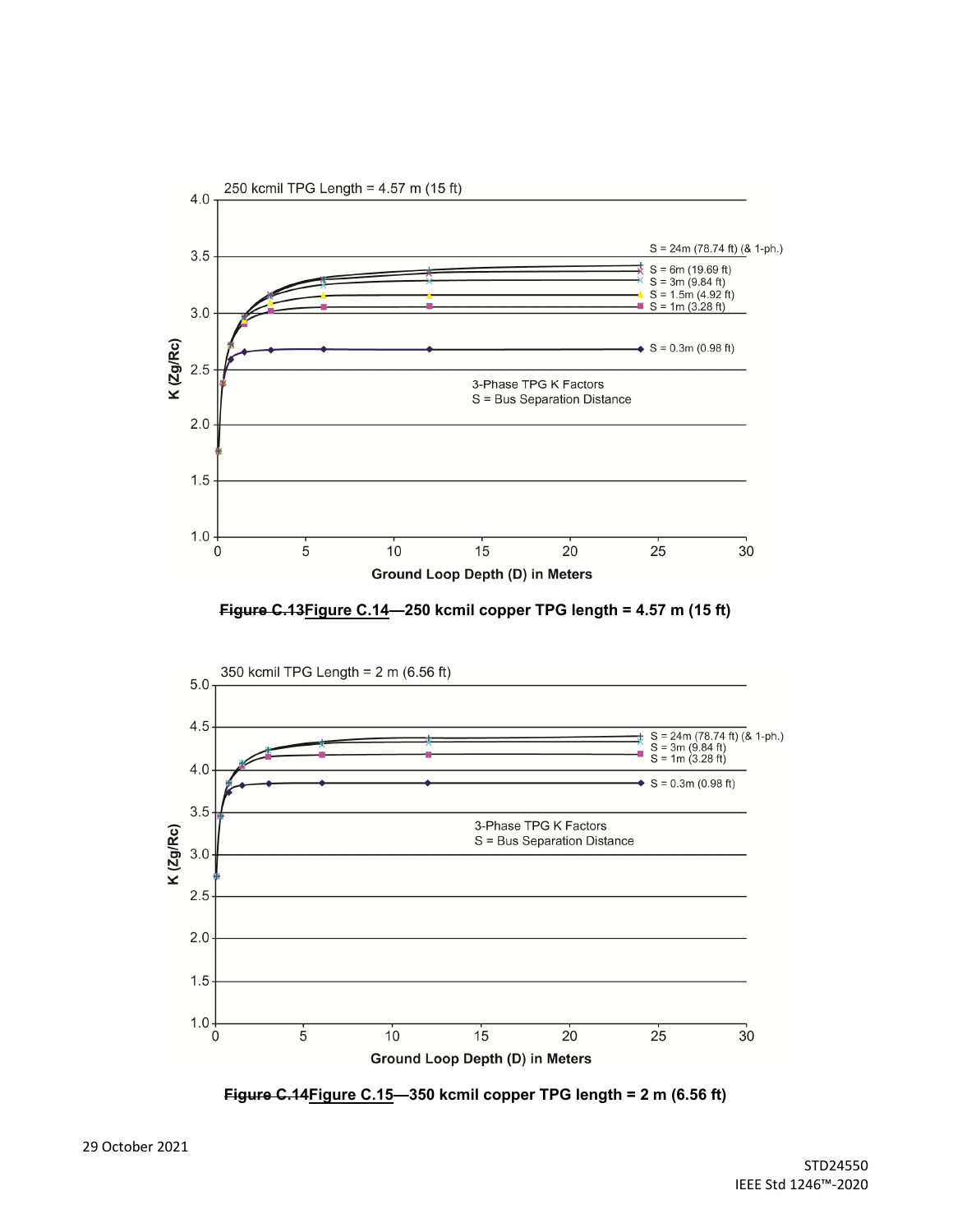





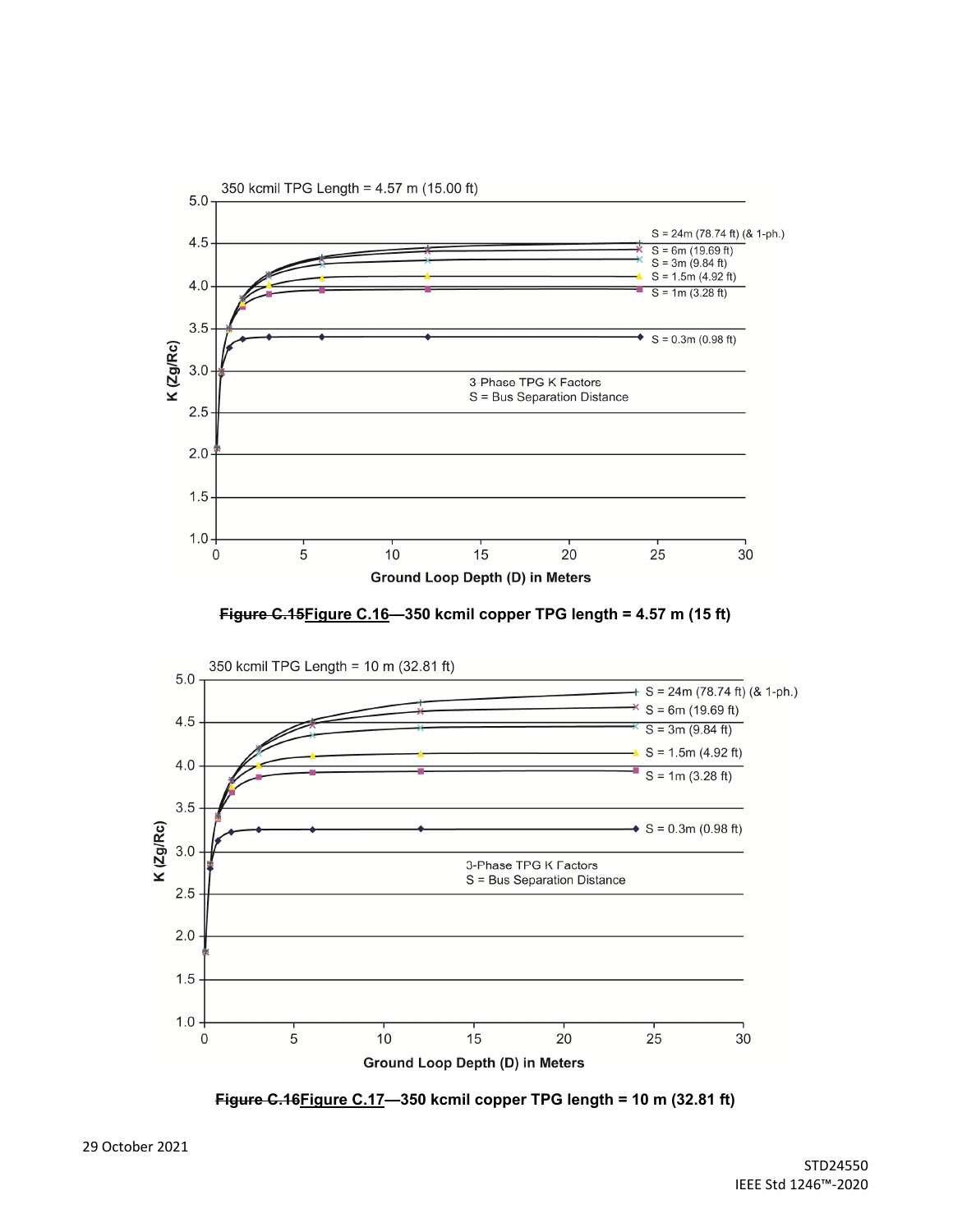## <span id="page-5-0"></span>**C.3.2 Single–point grounded worksite, worker positioned between TPGs and energy source**

Families of TPG impedance *K* curves are shown below for TPG lengths of 2 m (6.56 ft), 4.57 m (15 ft), and 10 m (32.81 ft) as depicted in Figure C.1, except the worker is now positioned to the left of the TPGs (between source and TPGs). Values of *K* for other lengths of TPGs between 2 m (6.56 ft) and 10 m (32.81 ft) may be interpolated from the curves. Ground loop depth *D* is the distance from TPG to worker (toward source). These *K* curves account for impedance of the section of station bus<sup>14</sup> of length *D* and the same length of an assumed 4/0 AWG station ground grid conductor that together form the ground loop with the worker and conduct the short-circuit current. These curves are derived for single-phase, single-point worksite grounding but are applicable to three-phase grounding as well. The observation here is that the value of *K* and worker exposure voltage rises significantly as the distance between worker and TPG increase. Refer to C.1.3.2.

Figure C.18 through [Figure C.20](#page-7-0) show 60 Hz TPG impedance *K* factor curves for single-phase, single-point grounding with worker positioned between the TPG and the energy source.





<sup>&</sup>lt;sup>14</sup>Station bus is assumed schedule 40 seamless bus pipe, 3-inch nominal size, 88.9 mm O.D. (3.5-inch), 77.7mm I.D. (3.06-inch), ac resistance at 70 °C: 8.126 µΩ/ft. Larger bus sizes should result in slightly lower *K* factors.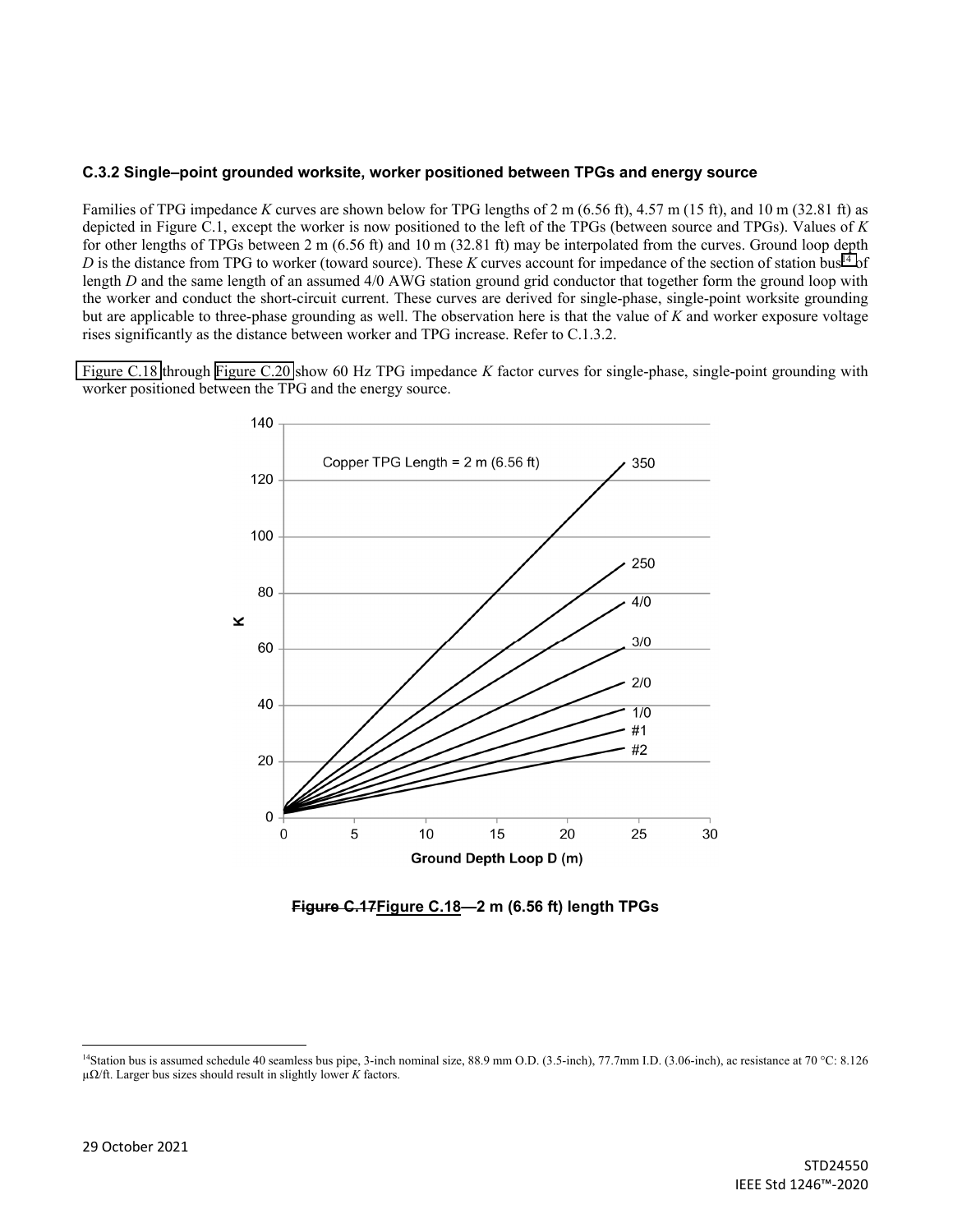

**Figure C.18Figure C.19—4.57 m (15 ft) length TPGs**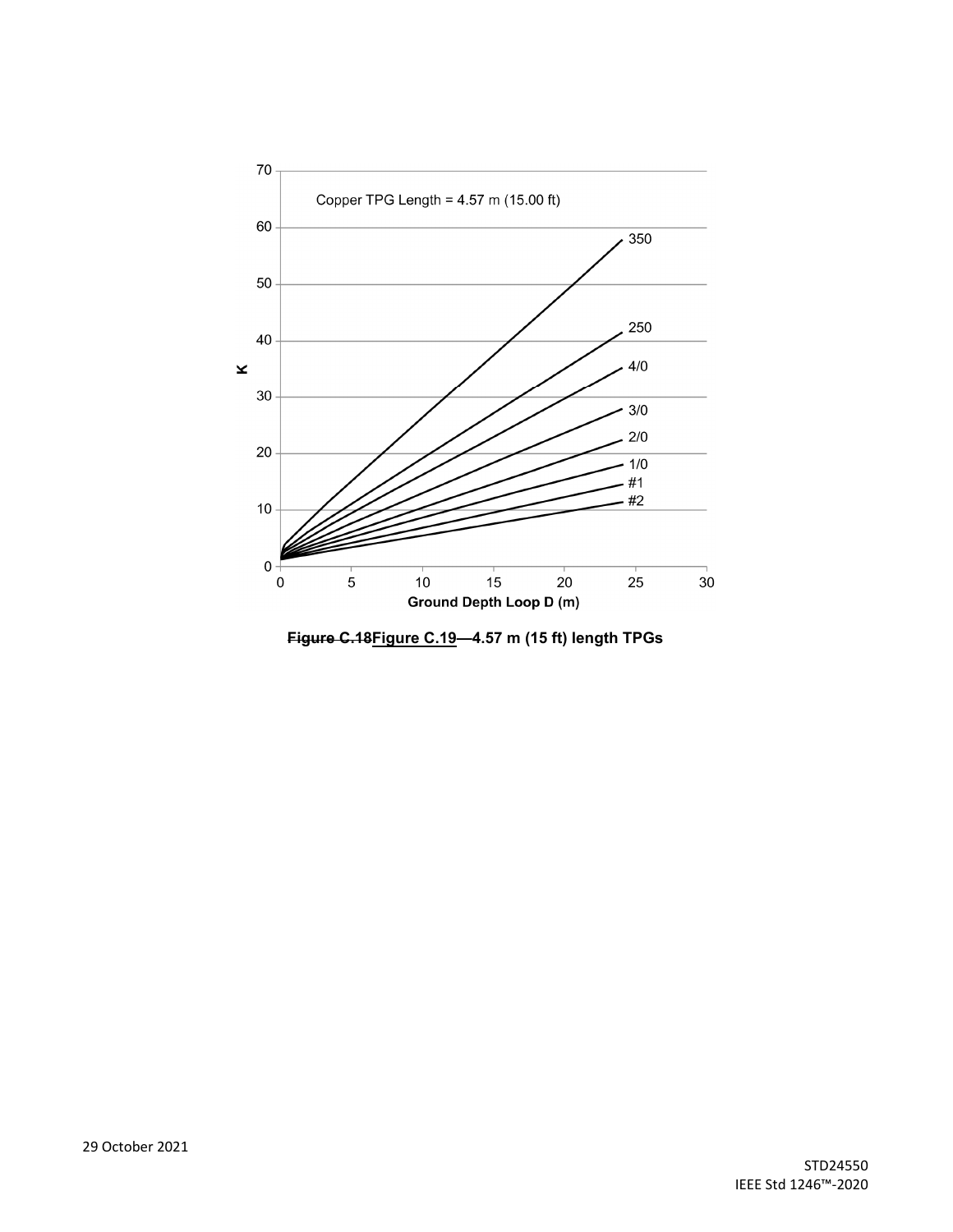<span id="page-7-0"></span>

## **C.3.3 Single-phase bracket grounded worksite**

Refer to C.1.3.3 for discussion of TPG impedance *K* factors for bracket grounding. [Figure C.21](#page-8-0) illustrates impedance *K* factor model data curves for only one TPG cable size and length. This data and similar data for all other TPG model data are plotted in another form of curves showing maximum *K* values versus TPG bracket spacing in [Figure C.22](#page-9-0) through [Figure C.24.](#page-10-0) These curves may be used to approximate worst-case worker exposure voltage for a given TPG bracket spacing (see Figure C.2). These *K* factor curves account for impedance of the section of station bus (see [footnote 14\)](#page-5-0) and an assumed single 4/0 AWG station ground grid conductor that together form the ground loop with the worker and conduct the short-circuit current.

These single-phase TPG bracket maximum value *K* curves are applicable for three-phase grounding for bus spacing *S* (Figure C.1) greater than 1.5 m and become conservative (high *K* values) for bus spacing less than 1.5 m.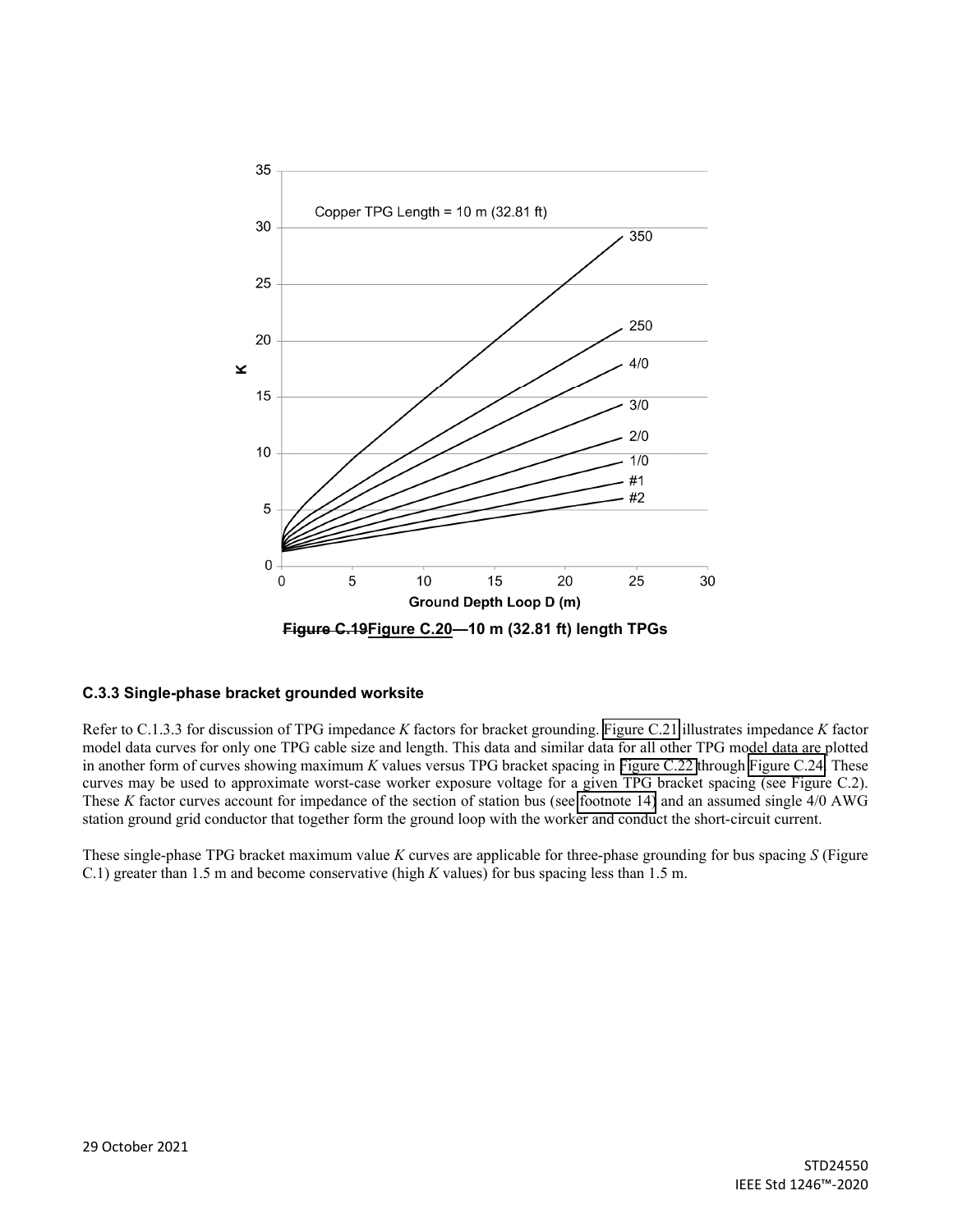<span id="page-8-0"></span>

NOTE—Curves include effect of impedance for a single 4/0 AWG station ground grid conductor current return path below the overhead bus (Figure C.2). B = bracket separation distance between TPGs.

## **Figure C.20Figure C.21—Example 60 Hz TPG Impedance** *K* **factor curves for single-phase bracket grounding with 4/0 copper TPGs**

[Figure C.22](#page-9-0) through [Figure C.24](#page-10-0) show curves for 60 Hz TPG maximum impedance *K* factors for single-phase bracket grounding, as shown in Figure C.2. The curves represent the highest value of *K* obtained at an unspecified worker position between bracket TPGs.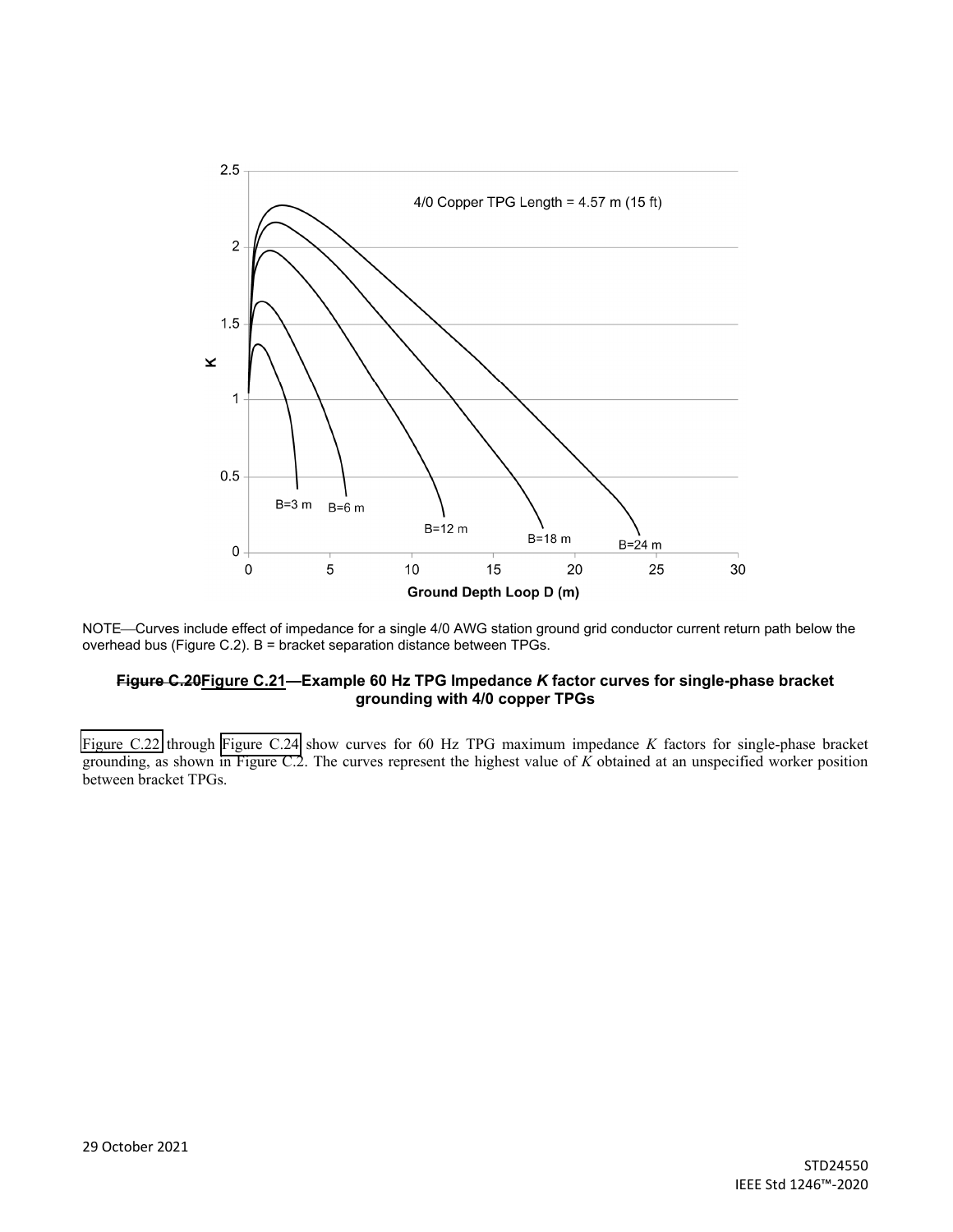

<span id="page-9-0"></span>